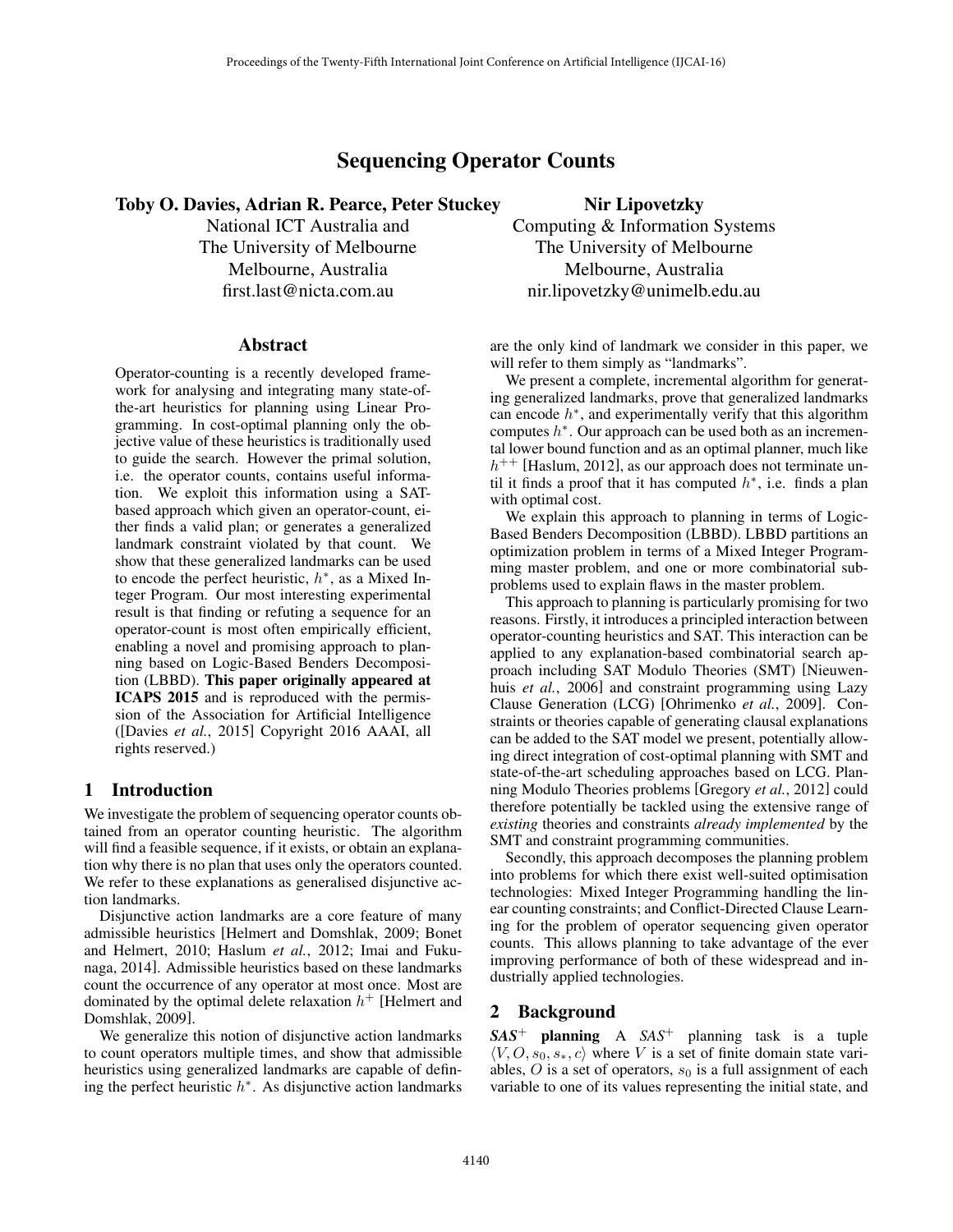$s$ <sup> $\ast$ </sup> is a partial assignment of some subset of *V* representing the goal states. Finally *c* is a function  $O \to \mathbb{N}_0^+$  that assigns a non-negative cost to each operator.

Each variable  $X \in V$  has a domain  $D(X)$ , we sometimes abuse notation and write  $X = x \in V$  which should be read  $X \in V \wedge x \in D(X)$ . Each operator *o* has a set of preconditions *pre*(*o*) which is a partial assignment representing the preconditions of that operator, and a set of postconditions  $post(o)$  which is a partial assignment representing the effects of the operator. Producers,  $prod(X = x) = \{o \mid X = x' \in$  $pre(o) \wedge X = x \in post(o) \wedge x' \neq x$  are the operators which cause  $X = x$  to become true. Note that for simplicity, we do not distinguish between preconditions and prevail conditions in this paper.

A state *s* in the search space is a full assignment of every variable to a value. State *s* is said to satisfy a partial assignment  $F$  if all assignments in  $F$  are also in  $s$ , i.e.  $X=x \in F \Rightarrow X=x \in s$ . A state is said to be a goal state if it satisfies the partial assignment  $s_$ <sup>\*</sup>.

An operator  $o \in O$  is applicable in *s* if *s* satisfies the partial assignment *pre*(*o*). If *o* is applicable in state *s*, applying *o* yields a new state  $s'$  which is the same as  $s$  except that all assignments  $X=x \in post(o)$  replace any assignment to X.

A plan  $\pi$  is a sequence of operators  $o_1, \dots, o_n$  such that *o*<sup>1</sup> is applicable in *s*0, each subsequent operator is applicable in the state resulting from applying the previous operators in sequence, and the final state satisfies  $s_$ . An optimal plan has the minimum sum of operator costs of all plans, a *SAS*<sup>+</sup> planning task may have many optimal plans.

Mixed Integer Programming A Mixed Integer Program (MIP) is a representation of a combinatorial optimisation problem in terms of linear constraints over some finite set of integer and continuous variables. Finding a solution to a MIP is an NP-complete problem, however its linear relaxation, (which replaces all integer variables with continuous ones) can be optimised in polynomial time.

In recent years many admissible planning heuristics have been proposed that use linear programs [van den Briel *et al.*, 2007; Coles *et al.*, 2008; Bonet, 2013; Pommerening *et al.*, 2014; Bonet and van den Briel, 2014].

Of particular interest is the family of operator-counting heuristics. Operator-counting uses a linear programming framework with a common set of variables *Y<sup>o</sup>* representing the count of occurrences of each operator *o* in some relaxed representation of a plan. One or more component heuristics can be encoded as linear constraints on these variables such that the combined operator-counting heuristic dominates each of the component heuristics, often strictly [Pommerening *et al.*, 2014].

Operator Counts The solution to an operator-counting heuristic assigns a count to each operator *o* whenever the MIP is optimized. To distinguish the count assigned to each operator by a solution to an operator-counting heuristic from the variable  $Y<sub>o</sub>$ , we refer to a solution to the heuristic as an operator-count *C*.



Figure 1: Domain Transition Graphs in gripper. The variable *R* represents the location of the robot (in the left or right room);  $B_i$  represents the location of ball *i*, (in the left or right room, or in the gripper); *G* represents the state of the gripper (empty or non-empty). For each automaton, the initial state is marked by an incoming arrow, and the states consistent with the goal  $s$ <sup> $\ast$ </sup> are double circled.

An operator-count *C* is said to be a projection of a plan  $\pi$  if for each distinct operator *o*, there exist exactly  $C$ (*o*) copies of that operator in  $\pi$ . We say an operator count is *perfect* if it is the projection of an optimal plan.

Incremental lower bounding Incremental lower bounding is a general technique for obtaining high-quality lower bounds, which can be useful in proving the quality of an existing plan. Incremental lower bounding was most prominently used in planning by Haslum (2012), however the technique is used throughout the various optimisation communities, referred to as "dual" techniques, reflecting the dual (lower) bound obtained from a linear program. Haslum (2012) describe a distinctive property of incremental lower bounding techniques as "informed by flaws in the current [optimum]".

# 3 Generalized Landmarks

To express some of the combinatorial aspects of planning problems it is useful to separate variables representing the number of times an operator *o* occurs, *Yo*, from variables representing if an operator occurs at least *k* times,  $[Y_o \geq k]^1$ , which we refer to as bounds literals.

Definition 1. *A generalized landmark constraint is a linear inequality of the form:*

$$
\sum_{i \in L} [Y_{o_i} \ge k_i] \ge 1
$$

*for some*  $L \subset O$ *.* 

We call these generalized landmarks because any traditional disjunctive action landmark can be encoded as a generalized landmark by setting all  $k_i = 1$ .

Consider an instance of the simplified gripper domain shown in Figure 1 with 2 balls. The goal is to move both

<sup>1</sup> Iverson brackets denote binary variables of the form [*P*] that take the value 1 iff the condition *P* holds.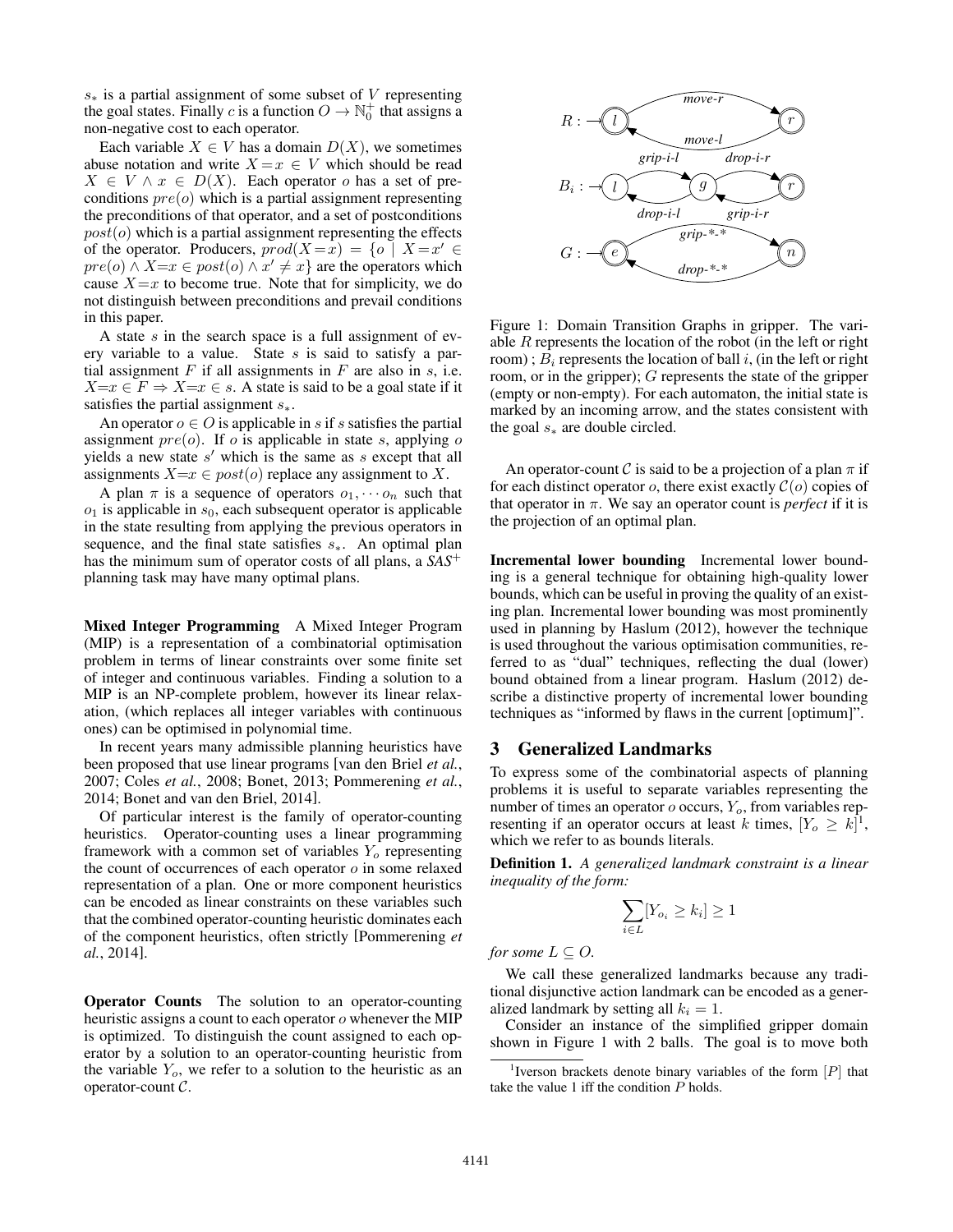balls from the left room to the right, using a robot with a single "gripper" which can hold only one ball at a time. The robot starts in the left room, and can only pick up and drop balls in the room it is currently occupying.

An operator count obtained by some admissible heuristic on this domain counts the following.

$$
C(o) = 1
$$
 if  $o \in \{move-l, move-r, grip-l-l, \text{} \text{grip-2-l}, drop-l-l, drop-2-l \}$   

$$
C(o) = 0
$$
 otherwise

Note that there is only one occurrence of the *move-r* operator, however all feasible plans must contain two of this operator. We can add the constraint  $[Y_{move-r} \geq 2] \geq 1$  to explain this requirement. With the addition of this constraint the MIP returns the optimal operator count for this instance.

To enforce the correct behaviour of bounds literals we need to add the following *domain constraints*<sup>2</sup> to our model:

$$
[Y_o \ge k] \le [Y_o \ge k - 1] \qquad \text{if } k > 0 \qquad (1)
$$

$$
Y_o \ge \sum_{i=1}^{\infty} [Y_o \ge i]
$$
 (2)

$$
Y_o \le M[Y_o \ge k] + k - 1 \tag{3}
$$

Where *M* is a sufficiently large number such that no feasible plan could contain more than *M* of any individual operator. In practice this number need only be as large as the longest plan the solver could feasibly solve. Constraint 1 ensures that a bound can't hold unless the next smallest bound also holds; 2 ensures that if *k* bounds literals are set, then at least *k* operators must occur; and finally 3 ensures that if *k* or more operators occur, the bounds literal  $[Y_o \geq k]$  must be set.

Theorem 1. *For any solvable SAS*<sup>+</sup> *planning problem having strictly positive action costs, there exists a set of generalized landmark constraints (with the domain constraints for all the bounds literals involved) such that solving a MIP with these constraints will compute*  $h^*(s_0)$ *.* 

*Proof Sketch.* An optimal operator count *C* (which may initially be empty) can be obtained by solving the MIP. If *C* does not represent the projection of a plan, then the generalized landmark constraint:

$$
\sum_{o \in O} [Y_o \ge C(o) + 1] \ge 1
$$

can be added.

This constraint can be read "at least one operator must be applied at least one more time". This is clearly violated by *C*, and can only possibly invalidate subsets of *C*. If any strict subset of *C* were feasible, *C* would not be optimal. Consequently this new constraint changes the optimum solution iff *C* is not perfect.

If we were to omit bounds literals for some operators from the landmark, it would invalidate many more operator counts. This is similar to traditional landmarks which are stronger when they contain a small subset of operators. To obtain smaller, more focused landmarks we turn to the conflict analysis built into modern "Conflict-Directed Clause Learning" SAT solvers.

# 4 SAT Encoding for Operator Sequencing

Assumptions are a feature of most SAT solvers' incremental interfaces. These allow the user to temporarily assert unit clauses. Importantly, if the resulting formula including these unit clauses is not satisfiable, the final conflict in the unsatisfiability proof can always be re-written in terms of a subset of the assumptions. This conflict clause represents a necessary (though not in general sufficient) property required of any model. In our SAT encoding assumptions will be used to ensure that only the operators selected by the operator counting heuristic are actually used.

Our SAT model (ommited for brevity), follows a standard layer-based encoding with variables for each operator and each fact in each layer. Our contribution adds a constraint for each operator *o*, ensuring that the total number of occurances of that operator do not exceed  $C$ ( $o$ ), these constraints are asserted using assumptions on bounds literals  $[Y_o \ge C(o)]$ . The goal is asserted in the final layer *L*, by assuming the literal  $\neg[\Sigma \mathcal{C}(o) \geq L + 1]$ , which implies the goal must be achieved by layer *L*.

The conflict clause will thus contain the goal assumption, plus some subset of the assumed bounds literals. Specifically it will be of the form:

$$
[\Sigma \mathcal{C}(o) \ge L+1] \vee [Y_{o_1} \ge \mathcal{C}(o_1)+1] \vee \cdots \vee [Y_{o_n} \ge \mathcal{C}(o_n)+1]
$$

This clause must be a necessary condition on all plans of length *L* or less. Since it is also satisfied by any operator count having more than *L* actions in total, it is also a necessary condition on all plans. This translates to a generalized landmark cut by replacing  $\vee$  with  $+$  and appending  $\geq 1$ . The only complication is the  $\neg \left[\Sigma \mathcal{C}(o) \geq L+1\right]$  literal, which we tackle by adding an artificial operator *T* with zero cost (representing the total operator count) to the MIP, constrained such that:

$$
Y_T = \sum_{o \in O} Y_o
$$

Using this new operator, we can replace the total operator count literal  $[\Sigma \mathcal{C}(o) > L + 1]$  with the bounds literal for the artificial operator *T*:

$$
[\Sigma \mathcal{C}(o) \ge L + 1] \equiv [Y_T \ge L + 1]
$$

It should be noted that the SAT formula we use only ensures that no more operators occur than were chosen in the operator count. Thus it can sequence any subset of an operator count, allowing it to be used with approximate solutions while guaranteeing that the same proof of admissibility as in Theorem 1 applies.

 $\Box$ 

<sup>2</sup> *Domain constraints* reflect the fact that *Y<sup>o</sup>* variables are finite domain variables, and the bounds literals we use are closely related to bounds literals used in lazy clause generation [Ohrimenko *et al.*, 2009], where the same term is used.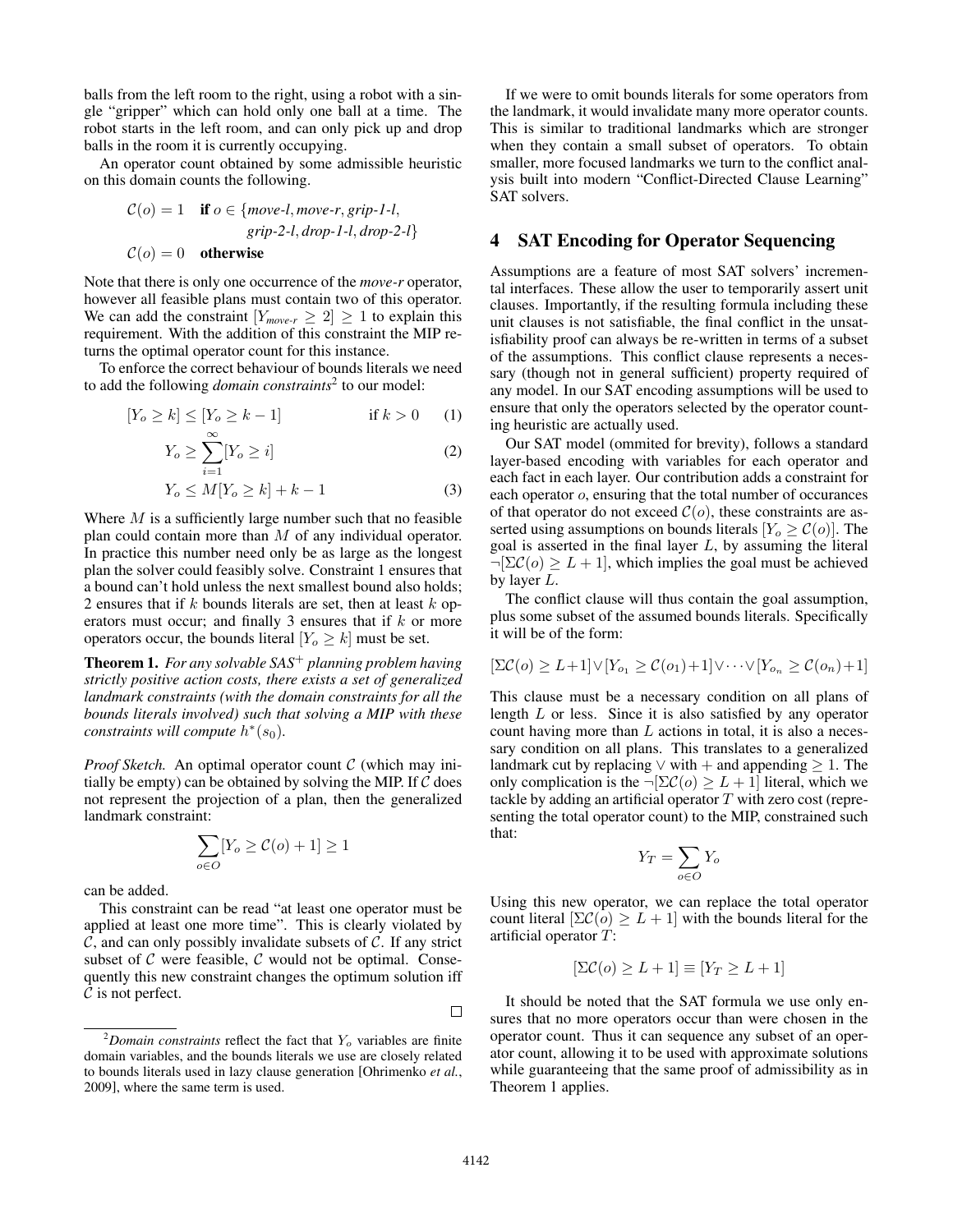

Figure 2: A Logic-Based Benders Decomposition Approach to Optimal Planning

#### 5 Planning using Logic-Based Benders

Logic-Based Benders Decomposition (LBBD) [Hooker and Ottosson, 2003] is an approach to decomposing combinatorial search problems into a master MIP and one or more combinatorial subproblems. The master and subproblems share some variables such that the subproblem becomes easier to solve or prove infeasible once those variables it shares with the master are fixed. Importantly, LBBD allows for mixing of different optimisation technologies which may be better suited to the master problem and subproblems.

The master problem represents a relaxation of the original problem, and the subproblem checks for and *explains* flaws in that relaxation. Explanations in this context are constraints on the variables in the master problem. By incrementally adding these explanations, the master problem incrementally approaches the true solution.

First the master MIP is solved, and the optimal values of the shared variables are taken from the master, and this optimal assignment is assumed within the subproblem, which is then solved. If the subproblem is satisfiable then the optimal solution to the original problem has been found.<sup>3</sup>

If the subproblem is not satisfiable, some violated necessary condition on the shared variables is detected, and a constraint (the Benders cut) is added to the master problem. The process is then iterated until the master problem's relaxation becomes satisfiable.

In our case, the master MIP is any operator-counting heuristic, and the operator counts are shared variables.

Canonical planning (where each operator can be applied at most once) is NP-complete [Vidal and Geffner, 2006], meaningfully easier than the full planning problem. Many domains in planning are canonically plannable, that is there exists a plan containing only one instance of each operator. Our subproblem of sequencing the operators is pseudo-polynomially reducible to a canonical planning problem, by replacing each operator *o* with  $C(o)$  copies of itself, since  $C(o)$  is usually small in optimal plans the subproblem is often much easier than the full problem in practice.

# 6 Results

Figure 3 shows that 99% of all the sequence calls take less than 1 second, although there is a significant long-tailed distribution: 0.01% of sequence calls took over 5 minutes.

In our full paper, we compare opseq with *hpp* and *SymBA\*- 2* as an incremental lower-bounding approach. Our results



Figure 3: Cumulative Frequency of Sequence Times

show that *SymBA\*-2* is extremely effective, beating both dual techniques in all three metrics in all but 5 domains, although in 4 of these 5 domains, *OpSeq* earns the best dual quality score, and in 3 domains even beats *SymBA\** in coverage. *OpSeq* also beats the previous state-of-the-art in incremental lower bounding in 9 of the 11 domains investigated.

### 7 Conclusions and Further Work

We have defined a simple generalization of landmarks which allows the encoding of admissible heuristics upper-bounded only by  $h^*$ . We also introduce a SAT-based, complete algorithm for generating a generalized landmark violated by a given operator count which is usually very fast. We experimentally confirmed that  $h^*$  can be computed using only this algorithm, and demonstrated that it outperforms the previous state-of-the-art in incremental lower bounding:  $h^{++}$ .

There are other more conventional applications for generalized landmarks as well, such as pre-processing to generate an initial set of generalized landmarks which can then be used in an analogue of Incremental LM-Cut [Pommerening and Helmert, 2013]. We expect this to provide improved heuristic guidance near the root of the search where it is most valuable. While we use a complete algorithm to generate landmarks, there is an obvious fast but incomplete algorithm obtained by simply terminating early when long-tailed behaviour is observed.

We believe this approach is interesting and promising because it allows a principled interaction between state-of-theart heuristics and explanation-based combinatorial search approaches including SAT, SMT and LCG. Any constraint capable of explaining its inferences can be added to the SAT subproblem, potentially allowing direct integration of costoptimal planning with SMT and state-of-the-art scheduling approaches based on constraint programming with lazy clause generation. This means that, by extending the approach we present, we should be able to solve similar problems to Planning Modulo Theories [Gregory *et al.*, 2012] by taking advantage of the extensive range of *existing* theories and constraints *already implemented* by the SMT and constraint programming communities.

#### 8 Acknowledgements

NICTA is funded by the Australian Government through the Department of Communications and the Australian Research

<sup>&</sup>lt;sup>3</sup>In general, where the subproblem requires optimisation this is not true, but we omit this case for simplicity as it does not apply to our decomposition. See Hooker and Ottosson (2003).